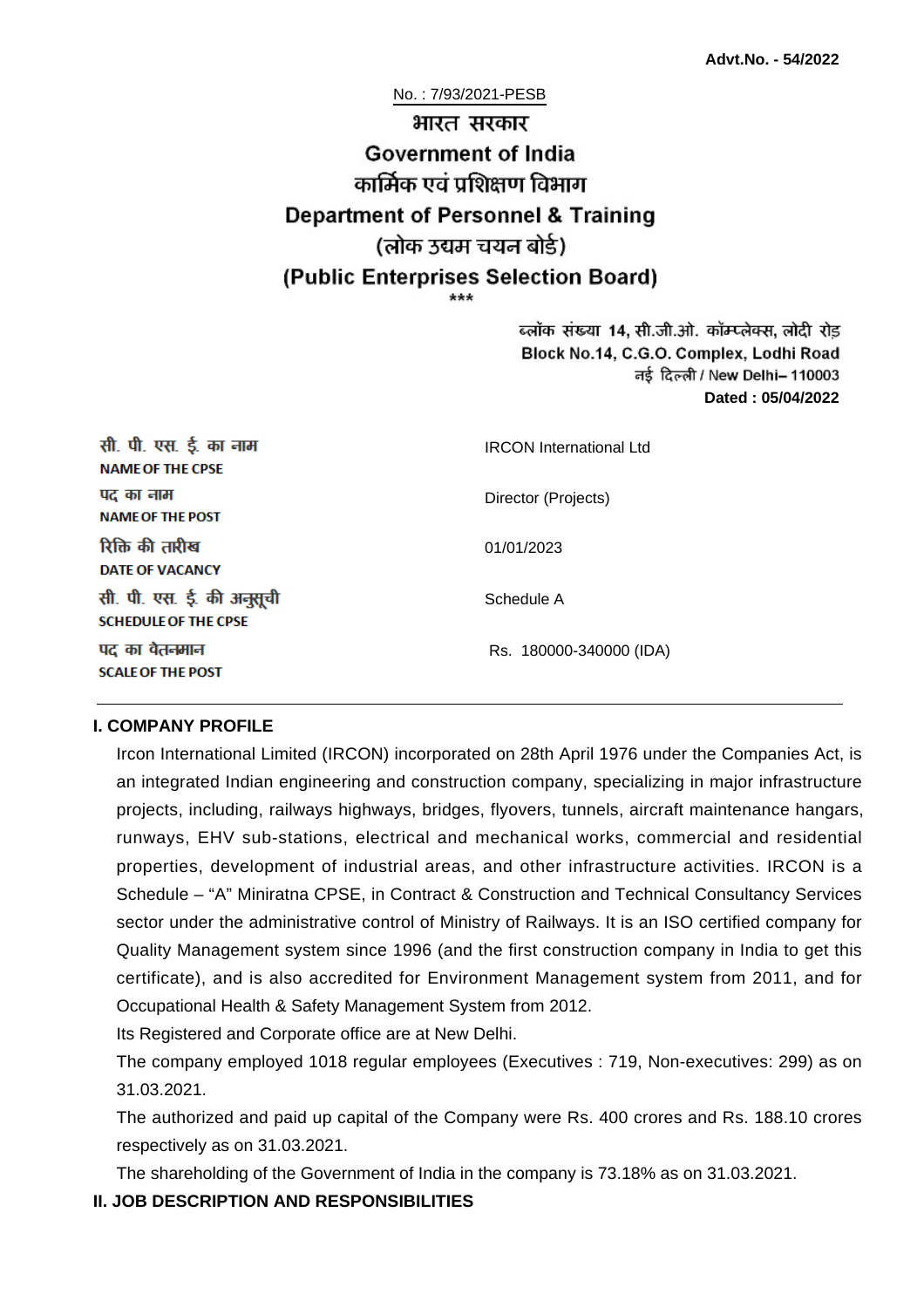Director (Projects) is a member of Board of Directors and reports to the Managing Director. He is incharge of project planning, marketing operations and for securing new business in India and abroad. He also monitors ongoing international projects, promoting indigenisation under Atma Nirbhar Scheme of the Government.

## **III. ELIGIBILITY**

**1. AGE :** On the date of occurrence of vacancy (DOV)

| Age of superannuation 60 years |                                                                                             |                |                                                                                             |
|--------------------------------|---------------------------------------------------------------------------------------------|----------------|---------------------------------------------------------------------------------------------|
| <b>Internal</b>                |                                                                                             | <b>Others</b>  |                                                                                             |
| <b>Minimum</b>                 | <b>Maximum</b>                                                                              | <b>Minimum</b> | <b>Maximum</b>                                                                              |
| 45                             | 2 years residual service as on<br>the date of vacancy w.r.t. the<br>date of superannuation. | 45             | 3 years residual service as on<br>the date of vacancy w.r.t. the<br>date of superannuation. |

## **2. EMPLOYMENT STATUS:**

The applicant must, on the date of application, as well as on the date of interview, be employed in a regular capacity – and **not** in a contractual/ad-hoc capacity – in one of the followings:-

(a) Central Public Sector Enterprise (CPSE) (including a full-time functional Director in the Board of a CPSE);

(b) Central Government including the Armed Forces of the Union and All India Services;

(c) State Public Sector Enterprise (SPSE) where the annual turnover is \***Rs 2000 crore or more**;

(d) Private Sector in company where the annual turnover is **\*Rs 2000 crore or more**. **Preference would be given to candidates from listed companies.**

(\* The average audited annual turnover of three financial years preceding the calendar year in which the post is advertised shall be considered for applying the approved limits)

## **3. QUALIFICATION:**

The applicant should be a Civil Engineering graduate with good academic record from a recognized University/Institution.

Applicants holding MBA/Technical qualifications will have added advantage.

## **4. EXPERIENCE:**

The applicant should have technical/operational experience/exposure at a senior level of management of at least 5 years during last 10 years in Construction/Technical Consultancy Service preferably in Railway Sector, in an organization of repute.

## **5. PAY SCALE:**

## **(a)Central Public Sector Enterprises-**

## **Eligible Scale of Pay**

- (i) Rs. 7250-8250 (IDA) Pre 01/01/1992
- (ii) Rs. 9500-11500 (IDA) Post 01/01/1992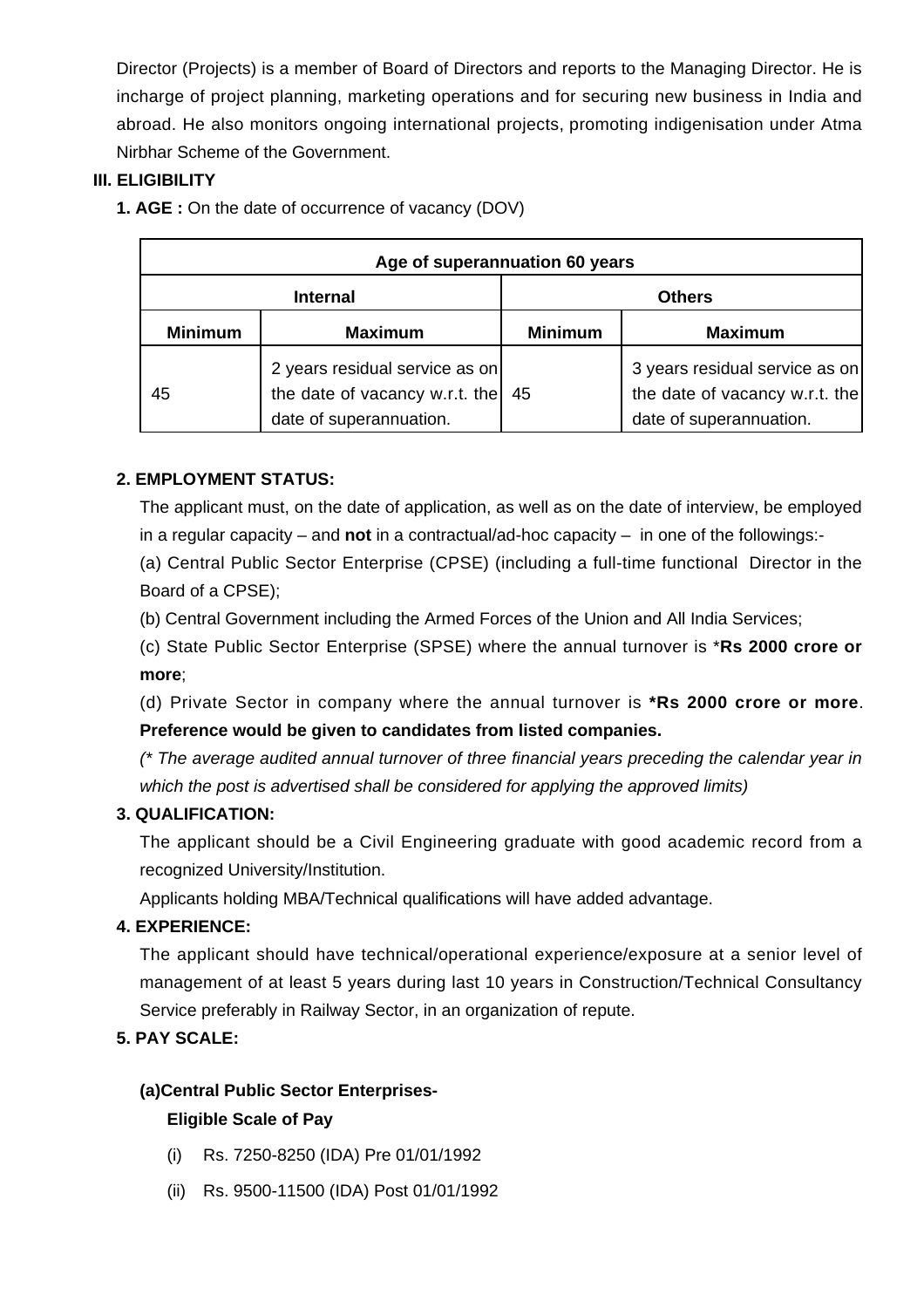- (iii) Rs. 20500-26500 (IDA) Post 01/01/1997
- (iv) Rs. 51300-73000 (IDA) Post 01/01/2007
- (v) Rs. 120000-280000 (IDA) Post 01.01.2017
- (vi) Rs. 18400-22400 (CDA) Pre-revised post 01.01.1996
- (vii) Rs. 37400-67000 + GP 10000 (CDA) post 01.01.2006
- (viii) Rs. 144200-218200 (Level 14) CDA post 01.01.2016

The minimum length of service required in the eligible scale will be one year for internal candidates, and two years for others as on the date of vacancy.

**(b)**

**(i) Applicants from Central Government / All India Services** should be holding a post of the level of Joint Secretary in Government of India or carrying equivalent scale of pay on the date of application.

**(ii) Applicants from the Armed forces of the Union** should be holding a post of the level of Major General in the Army or equivalent rank in Navy/Air Force on the date of application.

**(c)**

 **Applicants from State Public Sector Enterprises/ Private Sector** should be working at Board level position or at least a post of the level immediately below the Board level on the date of application on the date of application.

#### **6. CONDITION OF IMMEDIATE ABSORPTION FOR CENTRAL GOVERNMENT OFFICERS**

Central Government Officers, including those of the Armed Forces of the Union and the All India Services, will be eligible for consideration only on immediate absorption basis.

#### **IV. DURATION OF APPOINTMENT**

The appointment shall be for a period of five years from the date of joining or upto the date of superannuation or until further orders, whichever is earlier.

#### **V. SUBMISSION OF APPLICATIONS**

## **Applicants should Submit their applications on-line only as per the format**

1. The applicants should submit their applications through proper channel as follows:

(a) Government Officers, including those of the Armed Forces of the Union and All India Services: through Cadre Controlling authority;

(b) CMDs/MDs/Functional Directors in CPSE: through the concerned Administrative Ministry;

(c) Below Board level in CPSE: through the concerned CPSE;

(d) CMDs/MDs/Functional Directors in State PSE: through the concerned Administrative Secretary and Cadre Controlling Authority, if any, of the State Government;

- (e) Below Board level in SPSE: through the concerned SPSE;
- (f) Private Sector: directly to the PESB.
- 2. Applicants from Private Sector must submit the following documents along with the application form:

(a) Annual Reports of the Company in which currently working for the 3 financial years preceding the calendar year in which the post is advertised **(please provide URL or attach/ enclose**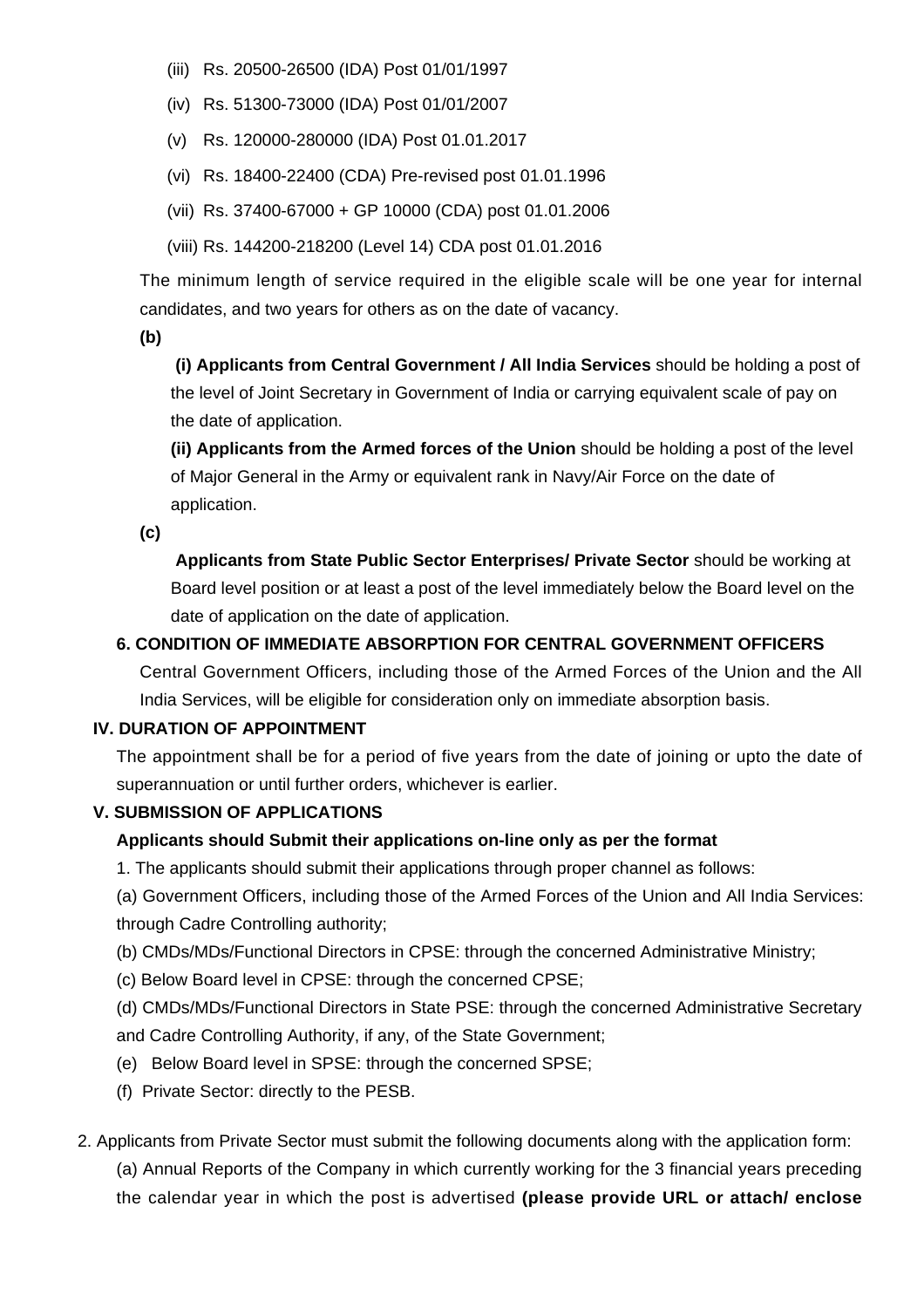## **copies);**

(b) Whether the company is listed or not; if yes, the documentary proof **(please provide URL or attach/enclose copies);**

(c) Evidence of working at Board level or at least a post of the level immediately below the Board level;

(d) Self-attested copies of documents in support of age and qualifications;

(e) Relevant Jobs handled in the past with details.

## **VI. UNDERTAKING BY THE APPLICANT**

An applicant has to give an undertaking as a part of the application that he/she will join the post, if selected. If an applicant does not give such undertaking, the application would be rejected.

# **1. For candidates from Central Government/Armed Forces of the Union/ All India Services**

(a) The appointment is on immediate absorption basis.

(b) If a candidate conveys his/her unwillingness to join after the interview is held, he/she would be debarred for a period of two years from the date of interview, for being considered for a Board level post in any CPSE.

(c) Further, if a candidate conveys his/her unwillingness to join after the issue of offer of appointment, he/she would be debarred for a period of two years from the date of offer of appointment for being considered for a Board level post in any CPSE.

## **2. For candidates from CPSE**

a. If a candidate conveys his/her unwillingness to join after the interview is held, he/she would be debarred for a period of two years from the date of interview, for being considered for a Board level post in any CPSE other than the one to which the candidate belongs.

b. Further, if a candidate conveys his/her unwillingness to join after the issue of offer of appointment, he/she would be debarred for a period of two years from the date of offer of appointment for being considered for a Board level post in any CPSE other than the one to which the candidate belongs.

## **3. For candidates from SPSE/ Private Sector**

a. If a candidate conveys his/her unwillingness to join after the interview is held, he/she would be debarred for a period of two years from the date of interview, for being considered for a Board level post in any CPSE.

b. Further, if a candidate conveys his/her unwillingness to join after the issue of offer of appointment, he/she would be debarred for a period of two years from the date of offer of appointment for being considered for a Board level post in any CPSE.

**4.** In the above cases, no request for relaxation or otherwise would be entertained.

## **VII. THE APPLICANTS CAN EITHER**

(a) fill up the **Application Form online only** against this Job Description on the website of PESB http://pesb.gov.in/ and thereafter **forward it online,** as specified in para V(1);

Or

(b) fill up the **Application Form online only** against this Job Description on the website of PESB http://pesb.gov.in/, take a printout and send it offline, as specified in para V(1).